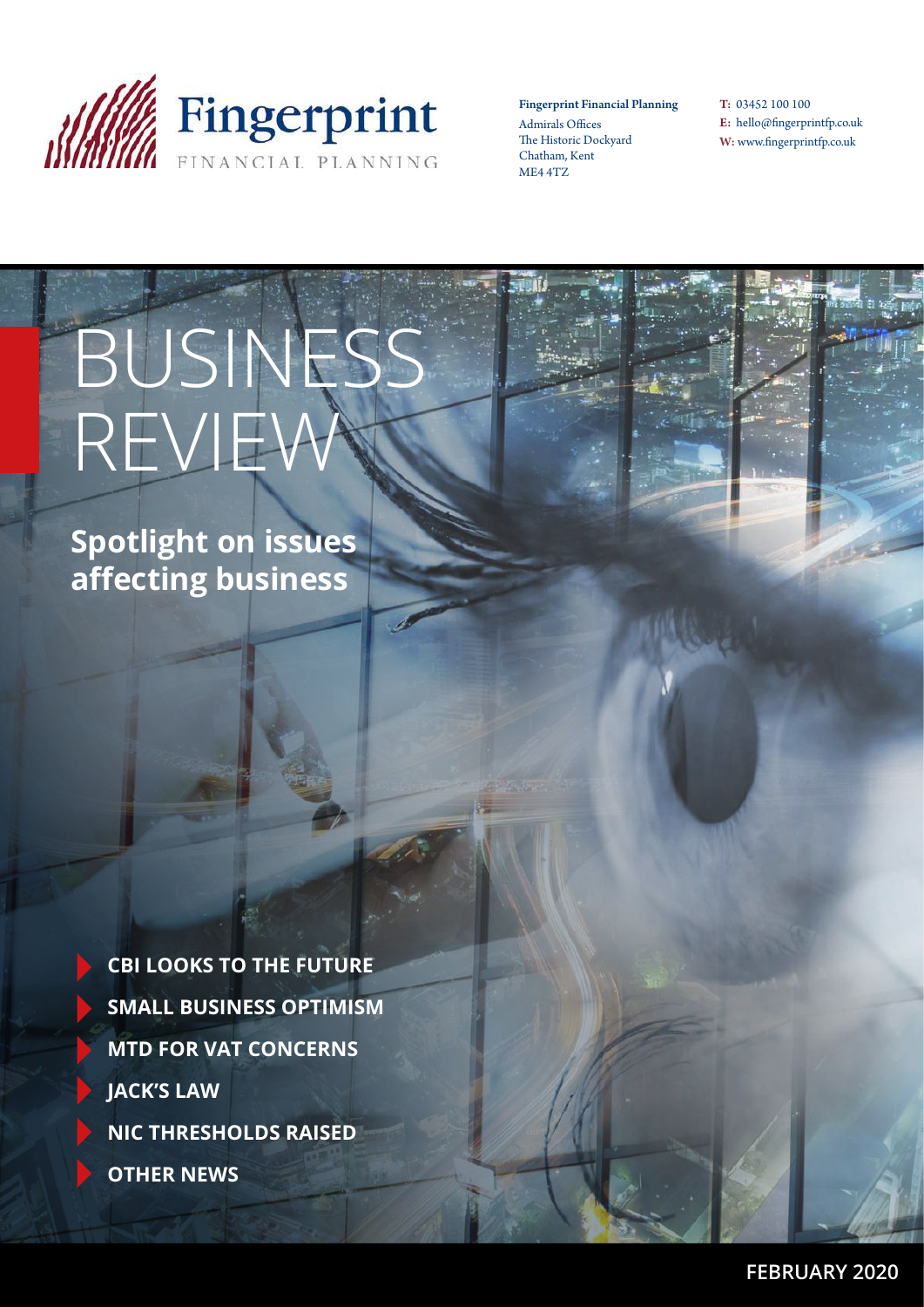## BUSINESS REVIEW

#### **CBI LOOKS TO THE FUTURE**

#### **The Confederation of British Industry (CBI) has said it's now time to focus on the future as the country looks to forge a new relationship with Europe.**

On the stroke of 11pm on Friday 31 January, the UK brought down the final curtain on 47 years of EU membership. However, while Brexit day certainly had huge political symbolism and marked a momentous point in the UK's history, the CBI believes the real work is only just beginning.

The UK has now entered an 11-month transition period during which it will attempt to forge new relationships with nations around the world, as well as negotiating a trade deal that will determine future arrangements with the EU. And the CBI has called on politicians to maintain strong links with Europe.

CBI Director-General, Carolyn Fairbairn commented: *"Today the UK leaves the EU, but our future prosperity remains connected. Despite the challenges of the last three years, together we have made progress. No deal has been avoided and a year of status quo gives time to shape that new relationship. Now the real work begins. It's time to focus on the future and build a new relationship with Europe. This can reflect our shared values and mutual interest and support bold global trade ambitions."*

#### **SMALL BUSINESS OPTIMISM**

#### **A survey conducted by Vistaprint has found that small business owners are overwhelmingly optimistic about their prospects in 2020.**

The study of 500 UK entrepreneurs sought to gauge small business owners' feelings about 2020, their main goals for the year and what marketing strategies they intend to use to achieve them. And, overall, the results were extremely positive with respondents most likely to say they feel *'confident', 'optimistic' and 'prepared'* for 2020.

In addition, 86% of business owners said they were confident about achieving their main business goal this year. The top two goals business owners are striving to achieve were found to be increasing revenue and reaching new customers.

However, while the survey did highlight a sense of optimism amongst the small business community, a significant minority of entrepreneurs said simply surviving the year was their main aim. A quarter admitted they see 2020 as being a '*struggle*'.

The research also sought to identify key marketing channels for small businesses and, perhaps unsurprisingly, word-ofmouth was the one most commonly suggested. Indeed, nearly half of respondents said this would be their principal form of marketing in 2020, with a quarter relying on social media and one in ten on email marketing.

#### **MTD FOR VAT CONCERNS**

**A study has found that the implementation of Making Tax Digital for VAT (MTD for VAT) has proved more costly than initially envisaged and also failed to reduce errors.**

The survey of 1,091 businesses and agents with an interest in MTD was conducted by the Chartered Institute of Taxation (CIOT) and the Association of Taxation Technicians (ATT). The findings largely contradict government claims regarding the benefits of digital tax reporting.

For instance, in terms of costs, while HMRC has suggested an average transition cost of just £109 per VAT-registered business, less than 10% of survey respondents said this was actually the case. Indeed, 45% of those questioned estimated costs to be between £109 and £500, while 12% said they were over £5,000.

Almost 90% of businesses also said the scheme had not reduced errors. In addition, only 14% said their organisations had witnessed an increase in productivity as a result of MTD for VAT, while 55% of respondents said that productivity had decreased.

Overall, the CIOT and ATT believe the results confirm that the MTD project has so far failed to deliver its stated goals. The two organisations have called for a thorough review and further consultation before HMRC goes ahead with plans to roll out digital reporting obligations more widely.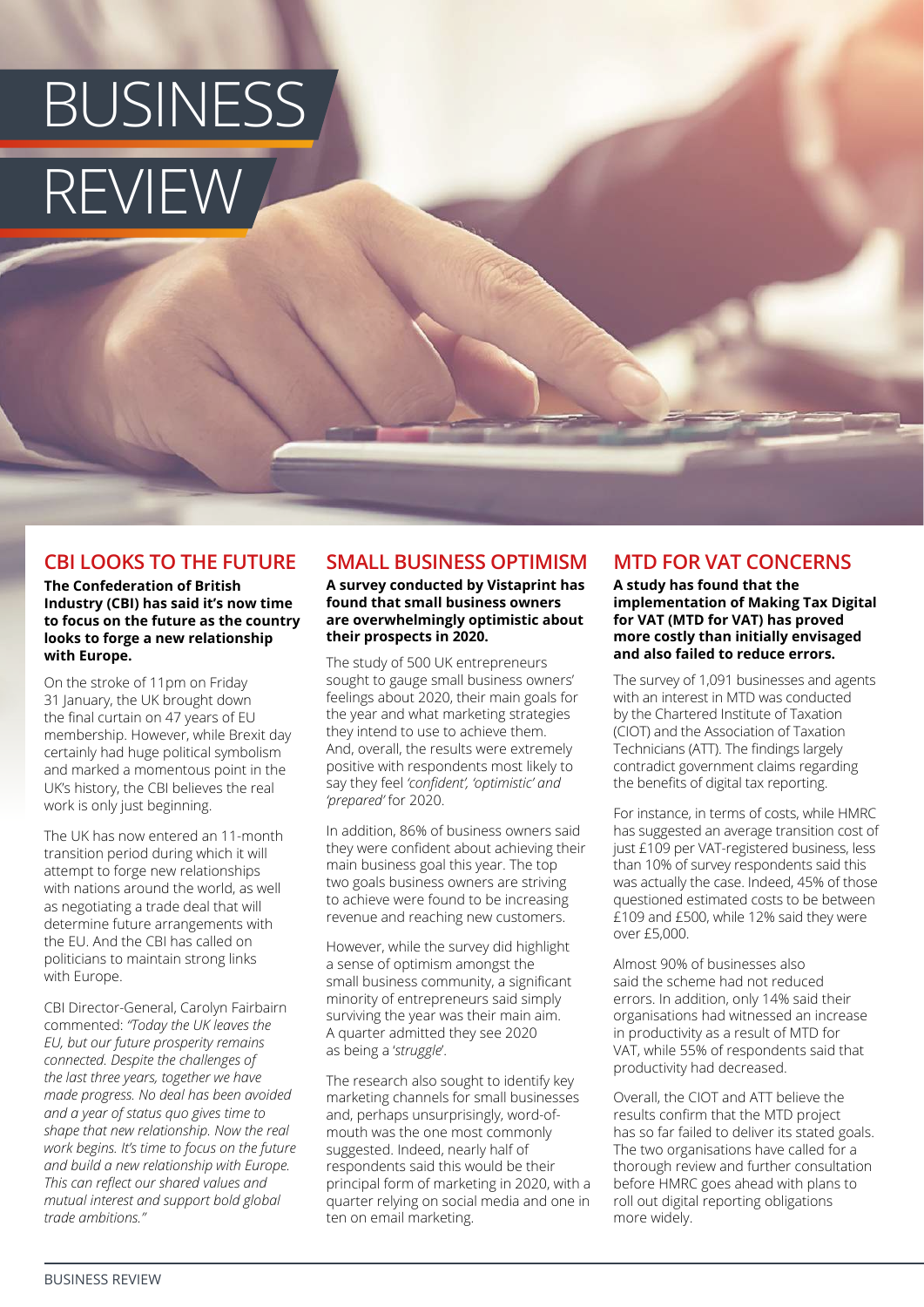

#### **JACK'S LAW**

**New employment reforms are set to provide working parents who suffer the devastating loss of a child with the legal right to a minimum two weeks' paid bereavement leave.** 

The Parental Bereavement Leave and Pay Regulations will be known as Jack's Law in memory of Jack Herd whose mother Lucy has campaigned tirelessly on this issue for the past ten years. Under the proposed measures, all employed parents who lose a child under 18-years-old, or suffer a stillbirth from 24 weeks of pregnancy, will be entitled to statutory paid leave, irrespective of how long they have been with their current employer.

Parents will be allowed to take the leave as either a single block of two weeks or as two separate blocks of one week taken at different times in the year after their child's death. The new regulations are expected to come into force this April with estimates suggesting they will provide support to around 10,000 parents each year.

Commenting on the new legal right, CBI Director of People & Skills Policy, Matthew Percival said: "*The loss of any child is unimaginably difficult. Offering this flexibility to bereaved parents is something businesses absolutely welcome. Giving time for families to grieve without the worry of what's going on at work is fundamental."*

#### **NICS THRESHOLDS RAISED**

**Chancellor of the Exchequer, Sajid Javid, has announced an increase in the thresholds at which taxpayers start to pay national insurance contributions (NICs).** 

On 30 January, Mr Javid set out the new NICs thresholds for the 2020/21 tax year, with the level at which taxpayers start to make payments rising to £9,500 per year. This represents a 10% increase from the current level.

The change relates to both employed and self-employed workers and will effectively see more than 30 million people benefit from a tax cut in April. The move is also been hailed as a step nearer to the government's stated '*ambition*' of raising the threshold to £12,500, which would bring NICs in line with the income tax regime.

Mr Javid also announced that all other NICs thresholds for the 2020/21 fiscal year will rise in line with inflation. The only exception is the upper NICs thresholds which will remain frozen at £50,000, as was previously announced in the 2018 Autumn Budget.

#### **QUIRKY QUOTE:**

*Almost everything will work again if you unplug it for a few minutes...Including you.*  — Anne Lamott



#### **UK START-UPS AT RECORD HIGH**

Analysis by the Centre for Entrepreneurs shows a record 681,704 new businesses were formed in the UK during 2019, a 2.8% increase from the previous year. Over 45,000 of these businesses were tech start-ups, which equates to nearly 7% of all new firms. Companies were launched across a broad range of industries, however, with 429 driving schools established last year, as well as 10 new businesses raising llamas and alpacas.

#### **TOP 'ENTREPRENEURIAL' UNIVERSITY**

A study commissioned by Hitachi Capital Invoice Finance has revealed the best university for would-be entrepreneurs. The research ranked UK universities according to the proportion of former students who had started or were managing a business. And the University of the Arts London topped the table with one in five of the institution's graduates becoming business leaders and almost one in ten starting their own business.

#### **SMES MISSING OUT ON INTEREST**

According to research by Shawbrook Bank, small and medium-sized firms will collectively miss out on £4.2bn in interest this year after accumulating £86bn of dormant cash in accounts paying little or no interest. While the Bank acknowledges firms need to keep some cash within easy reach, the analysis highlights how holding too much money in low or zero-interest accounts can adversely impact a firm's finances.